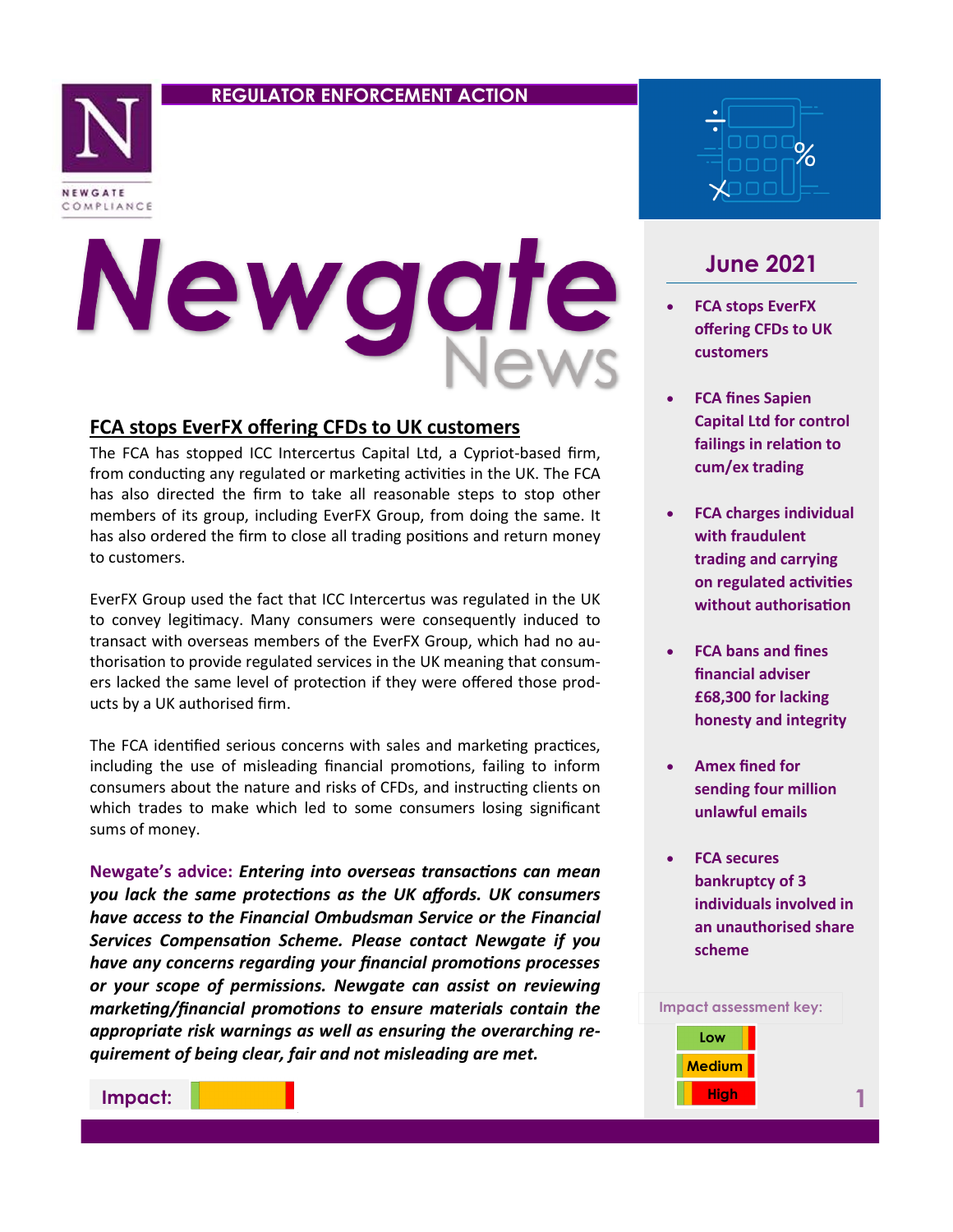# **FCA fines Sapien Capital Ltd for serious financial crime control failings in relation to cum/ex trading**

The FCA has fined Sapien Capital Ltd £178,000 for failings which led to risks of facilitating fraudulent trading and money laundering. The FCA found that between 10 February 2015 and 10 November 2015 the firm did not have adequate systems and controls in place to identify and mitigate the risk of being used to facilitate fraudulent trading and money laundering.

The fine was in relation to business introduced by Solo Group. Solo trading involved a circular pattern of extremely high value trades undertaken to avoid need for payments and delivery of securities in a settlement process. The trading involved the use of OTC equity trading, securities lending, and forward transactions involving EU equities, on or around the last day securities were cum dividend.

The FCA investigation found that the way these trades conducted by the Solo Group and their clients, were highly suggestive of financial crime, and appeared to have been undertaken to create an audit trail to support withholding tax reclaims in Denmark and Belgium.

The FCA found Sapien did not exercise due skill, care and diligence in applying anti-money laundering policies and procedures, did not undertake appropriate due diligence, and failed to perform effective risk assessments on the Solo clients.

Mark Steward, Director of Enforcement and Market Oversight, stated: 'The FCA expects firms have systems and controls that test the purpose and legitimacy of transactions, reflecting scepticism and alertness to the risk of money laundering and financial crime, and failures here constitute serious misconduct.'

This is the first case in relation to cum/ex trading, dividend arbitrage and withholding tax (WHT) reclaim schemes. The FCA's investigation into the involvement of UK based brokers in cum/ex dividend arbitrage schemes is continuing.



**Newgate's advice:** *It is vital that your firm has robust systems and controls to combat the risk of fraudulent trading and money laundering. Newgate can design policies and policies for your firm to detail clear procedures in place to mitigate these risks, along with a robust monitoring programme to ensure compliance with these policies and procedures.* 

### **Impact:**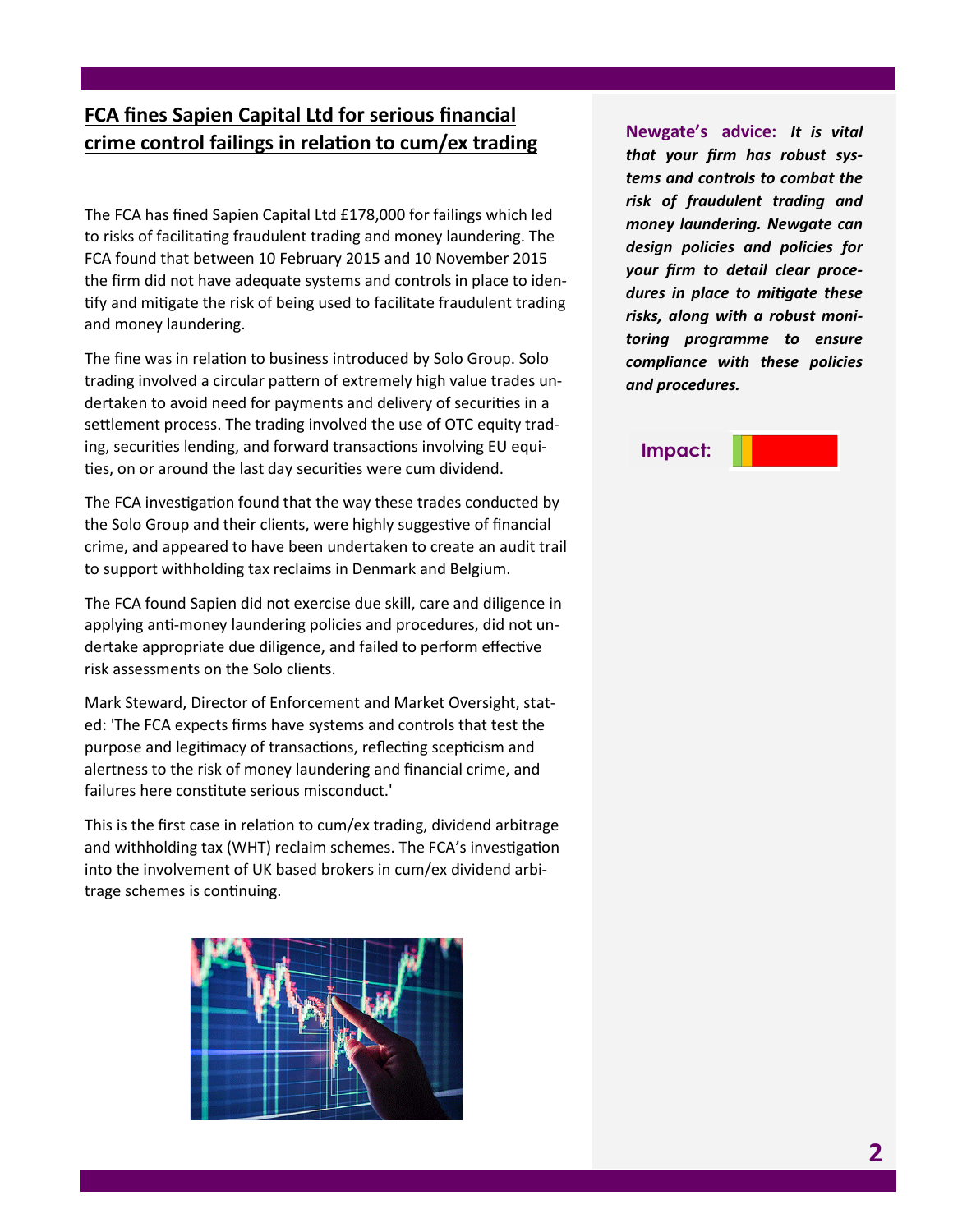# **FCA charges Ian Hudson with fraudulent trading and carrying on regulated activities without authorisation**

Following an investigation, the FCA has started criminal proceeding against Ian James Hudson. The FCA alleges that between 1 January 2008 and 31 July 2019, Mr Hudson attempted to defraud creditors and carry out regulated activities, including advising on investments and accepting deposits, without authorisation.

The FCA allege Mr Hudson carried out regulated activities in relation to a business called Richmond Associates. At no point was Mr Hudson authorised by the FCA to undertake these financial services, as is required by law.

**Newgate's advice:** *Firms must ensure they only carry out activity which they are appropriately authorised to do. If you have any concerns regarding your scope of permissions, please contact your Newgate Compliance Consultant.* 



# **Financial adviser fined £68,300 for lacking honesty and integrity**

Following an investigation, the FCA has fined Simon Varley £68,300 and banned him from working in financial services. The FCA found Mr Varley knowingly performing a controlled function without approval and provided investment advice to retail customers whilst not being qualified or approved to do so. The FCA also found that Mr Varley failed to act with integrity as a controlled function holder and is subsequently not a fit and proper person.

Mr Varley worked at Dickinsons Financial Management Limited a small financial advisory firm where he held a customer adviser function (CF30) until January 2013. Although his CF30 approval was removed in January 2013 by the FCA at his request, Mr Varley still continued to advise retail customers between January 2013 and September 2017. Mr Varley also repeatedly misled his fellow directors by providing false information in board meetings about sitting and passing the relevant exams required for him to continue advising, and falsely claiming that he had applied to the FCA for approval as a CF30. Mr Varley's actions led to Dickinsons going into voluntary liquidation and being dissolved.

Mark Steward, Executive Director of Enforcement and Market Oversight said: 'Mr Varley deliberately lied about his position and his misconduct continued for a number of years, potentially creating a risk of loss to customers. He continued to abuse his position of trust as a Director, proving that he lacks both honesty and integrity and poses a serious risk to consumers and to confidence in the financial system.'

**Newgate's advice:** *It is essential that you are aware of and have obtained any qualifications needed to perform your role. Please contact your Newgate Consultant if you are you unsure if your role requires specific qualifications.*